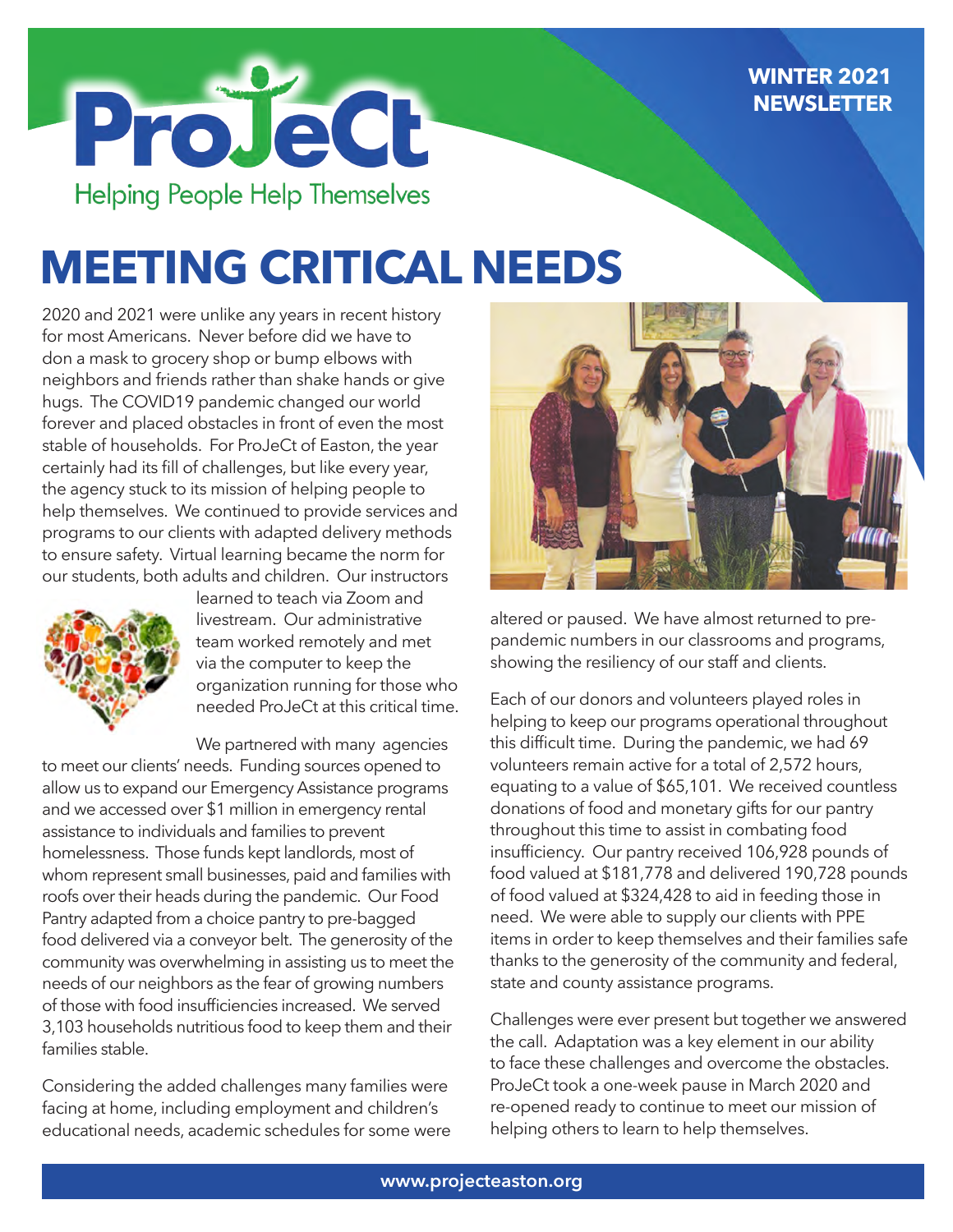**ProJeCt has been committed to serving others for more than 50 years. Today, our highest calling remains** 

#### **service to others and building a better community by helping people with compassion, respect and love.**

Our work is driven by the belief that a better world is possible and that all members of our community should enjoy safe, secure and productive lives. We believe that human change begins with hope and that many people in need can help themselves when given the holistic, integrated and persistent support and tools they need to advance on an upward path and to achieve their vision for a prosperous future.

When someone comes to us for help we listen before we respond. We help them with the immediate emergency. We attempt to understand the full range of their needs with the understanding that people living in poverty or economic crisis rarely have only one problem. We understand that economic crisis has a cascading effect and that all aspects of the individual or family's need must be understood before we can provide meaningful help. We work to ensure that at the end of every encounter with a person in need we have helped in a meaningful way.

Most importantly, we treat those who come to us for help the way we would want to be treated.

For those who are willing and able, we provide longer term support – developing action plans and support systems that empower them to move out of crisis and onto a more secure path.

When someone asks us to teach them we celebrate their ambition, appreciate their vision, assess their needs, provide them with high impact instruction and support and graduate them to a path of self-sufficiency.

We read the research, understand the models and methods of best practice, check our work, account for progress, and adjust our work as needed. We develop standards for operating and document our work.

We strive to be measurably excellent in our efforts and if we say we can help, we keep our promises.

With your help, we set the bar high, achieve measurable results, and because of you we change lives.

Thank you for helping ProJeCt, the people we serve, and our community.

Janice

Janice D. Komisor, CEO



### **A MESSAGE FROM THE CEO**

### **2020 & 2021 GRADUATES HONORED FOR EXCELLENCE**

June 16, 2021 was a special day for some very special people. The alumni family of ProJeCt of Easton grew by 39 as the Classes of 2020 and 2021 were given their certificates and recognized for their achievements. All of our students overcome obstacles to obtain their GED or Citizenship status but these two graduating classes had the added burden of completing classwork during a world-wide pandemic. This forced many to slow their class schedule to meet family demands or even pause their classes. But at no time did this pandemic dim their desire or drive to be successful in completing their goals. Their stories all have a similar storyline – they went through challenges, decided education was important to make a better life for themselves and their families and ProJeCt of Easton and their teachers would not let them fail. Some shared stories of addiction, others faced illness and others yet spoke of poor life choices. Each one agreed that the key to moving forward was education. ProJeCt can't change the situations that our students have encountered and it cannot change the world they face, but it can change how students face the world and how prepared they are for life. For Erin Roman, GED teacher, it's easy: "We understand everyone has value. Everyone has skills," Roman



said. "We have to start where they are and give them a sense of hope and confidence. It sounds like talk but our staff trains to understand it." Janice Komisor, ProJeCt CEO stated "Our graduates have a whole new view of their place in the world. They're hopeful. That is what ProJeCt does," Komisor said. "We work with everyone to guide them on a path with new skills and hope for the future."

Did you know:

- More than half of homeless veterans suffer from mental or physical disabilities
- 40% of homeless school age children have mental health issues
- Every year 2.5 million children experience homelessness, almost the population of Chicago
- You can fill 5 football stadiums with the homeless population in the U.S.
- In a single night in 2019, homeless service providers set aside 48,000 beds for victims of domestic violence

Source: National Coalition for Homelessness

### **\$1M+ IN AID THROUGH ASSIST**

Since the start of the pandemic, financial difficulties have been in the headlines. Loss of jobs. Reduction in hours or salaries. Business closings. Lack of child care. All of these challenges forced families to make difficult decisions and sacrifices. Those most at risk were those living on the verge of poverty or already

below the poverty level. These households didn't have sacrifices left to make. Basic needs of food, shelter and utilities were already difficult on the wages they were bringing home so any reduction or elimination only made the situation more dire.



With the help of federal stimulus packages, funds were put into place to give assistance for these basic needs. The problem was getting to people in need in the most effective and efficient manner. The staff at ProJeCt quickly jumped into action and became the needed liaison between access to the funds and the clients and landlords. Case managers worked diligently day and night, in-person and remotely to complete all of the necessary paperwork to help qualify individuals and families. Through September 30, 2021, ProJeCt has been able to help 100 households with over \$1.2M in government financial assistance for rent and utilities.

# **WAYS YOU CAN SUPPORT**

ProJeCt of Easton works diligently to secure funding from individuals, corporations, foundations and governmental programs to support the programs we offer each year. Each dollar we raise directly impacts the clients we serve and changes lives. Each individual and family that enters our program is offered not only assistance in meeting basic needs but also given the opportunity to make life changes through education to become self-sufficient. We work to end poverty but we need your help!

#### **There are several ways you can join ProJeCt in helping people help themselves.**

- Direct donations through our appeals
- On-line giving through our website
- Sponsorship of our events
- Participating in the Pennsylvania Earned Income Tax Credit program *(https://dced.pa.gov/programs/educational-improvement-tax-credit-program-eitc/)*
- Company matching programs
- Donations from IRAs and gifts of RMDs
- Gifts of stock
- Planned gifts
- Insurance gifts

Contact the Development Office at 610-258-4361 or email development@projecteaston.org for information.

*"Giving is not just about making a donation. It's about making a difference!"* Kathy Calvin

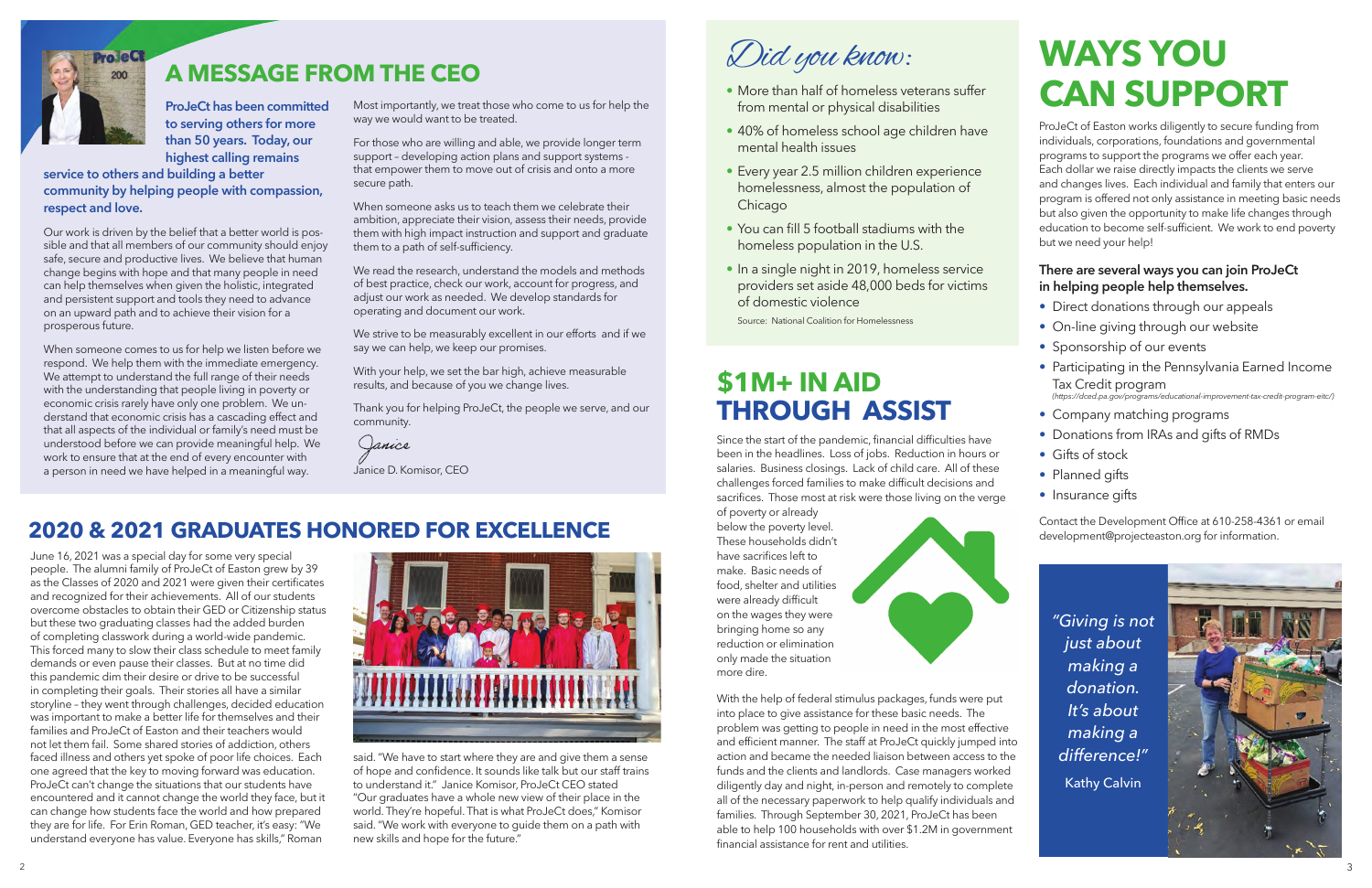# **SUMMER FUN AT SIZZLE! ®**

For some children the words "Summer School" might carry a negative connotation. When the final bell rings on the last day of school, it represents freedom and fun; sunshine and swimming. No child likes the idea of summer school but SIZZLE!® is different.

For students who struggle with reading fundamentals, it's the most important place for them to be. Preventing the "summer slide" is imperative for all children, but for at-risk children who often are behind academically, it is essential in determining if they will be successful in the classroom. ProJeCt's SIZZLE!® is a six-week educational program that provides children with an academic intervention using high quality, evidencebased reading instruction aligned with the Pennsylvania State Academic Standards. The program also provides a fun, developmentally-appropriate opportunity for summer activity, enabling enrolled children to keep up with their more advantaged peers and begin a new school year more confidently.

Throughout the 2021 six-week teaching program, 131 children interacted with our certified staff and volunteers as well as Reading Buddies from the community to help them stay engaged and progressing. We often reward the students' efforts with incentives, which helps to positively reinforce their behavior and ultimately achieve success. This benefits them academically as they enter their next grade level ready to take on new subjects.

For 2021, we had the opportunity to welcome Reading Buddies from Highmark, Moravian College, Easton Area School District, ASR Media, the PA State Police and even a Ninja Warrior. The children also enjoyed a visit from the PA State Police aviation unit and learned about how they work with law enforcement. The Easton Police Canine Unit provided a demonstration with the special police dogs. It truly was a magical summer for the students as they learned and enjoyed SIZZLE!® *Thank you to the businesses, foundations and organizations who help make this program a success!*





#### **Why did you decide to become involved at ProJeCt?**

Cary: I was first introduced to ProJeCt through the prior Board Chair, JoAnn Nenow. She told me about the organization and its focus on education. At the time, I was looking for the right organization to join and education was very important to me given that my wife is a teacher. I learned about the various ways ProJeCt supports the community and I thought it was exactly what I was looking for.

- Married to Kelly; two daughters
- Education: Hofstra University
- Career: CPA for Concannon, Miller & Company
- Hobbies: Watching my girls Irish Dance; movies; medieval related games; play piano
- Last Book: *The Templar Legacy*, by Steve Barry
- Favorite Movie: *Goonies, Spaceballs, Avengers*
- Other Boards: Ss. Philip & James Church, Finance Committee

#### **How long have you been involved at ProJeCt and in what capacity?**

Cary: I first joined the board in 2014 and became a member of the Finance Committee. In time, I became the Board Treasurer and Chair of the Finance Committee. In our last term, 2019-2021, I held both the Treasurer and Vice President positions.

#### **What does the role of "Chair of the Board" entail?**

Cary: Ensuring the organization has a long-range goal in mind and is always pursuing those goals while managing the day to day operations and fulfilling our mission.

#### **What is your vision for ProJeCt in the next year?**

Cary: I want to see that ProJeCt continues to increase the number of people that benefit from our programs. I would also like to find ways to expand our programs that make sense for the organization and those we serve.

#### **How would you encourage people to get involved?**



Cary: Volunteer at any of our

events or programs! We have so many touch points in the community that your time would be very rewarding. Seeing the smiles on the faces of those we serve and celebrating their success will bring you back again and again. It's that easy!

#### **What do you believe is the biggest impact ProJeCt has on the community?**

Cary: As with the reason I joined in the first place – education! We provide education to a wide range of children and adults and we see first-hand the success it brings. The stories that we share on social media show how life-changing our programs can be. Our Success Academy is a great way to ensure individuals are getting the well-rounded skills they need to make their own dramatic impact on their community.

# **SPOTLIGHT: MEET OUR NEW BOARD CHAIR**

**On July 1, 2021, ProJeCt of Easton Inc. welcomed a new slate of officers to help strategically lead the organization. The agency counts on these individuals to share their time, talents and treasure as well as promote the mission of ProJeCt in their business and personal endeavors. This year, we welcomed Cary Giacalone as our Chairperson and would like to introduce him to you!**

### **Personal Data:**



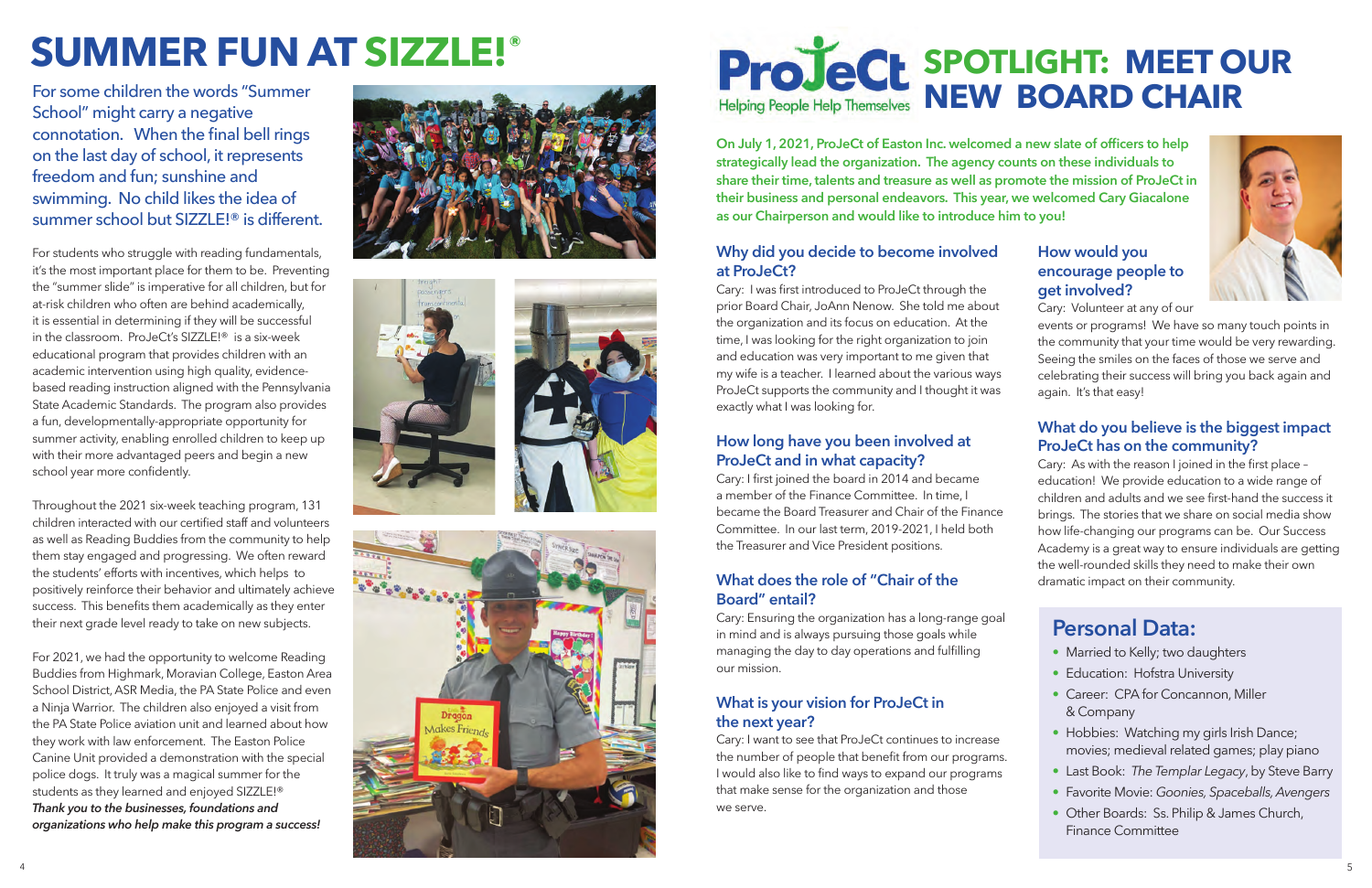## **HIGHMARK WALK 2021**

Once again, the Highmark Walk for a Healthy Community was held virtually in 2021 due to the pandemic. Organizations, individuals and families were



encouraged to pick a date and a location and walk to benefit their charity of choice within their own safe circle of walkers. Many of our loyal donors took up the challenge and helped raise almost \$6,000 for ProJeCt of Easton in 2021. The ProJeCt team, made up of staff and board members, walked as a group to promote the agency on May 20, 2021 at the Karl Stirner Arts Trail. The competition for the prestigious "Silver Sole" Award was again intense but once again, the Kiwanis Club of Palmer Township, led by team captain Deb Ashton-Chase, came out victorious.

Thank you to our 2021 sponsors:

- Ashton Funeral Home
- Danny & Nancy Cohen
- Elaine Emrick
- Kiwanis Club of Palmer Township
- Alan & Marsha Abraham
- John & Janice Komisor
- Bill & JoAnn Nenow
- Reimer Bros. Inc.







## **MAKING A LASTING IMPACT**

Planned Giving (sometimes known as Legacy Giving) allows individuals to make larger gifts to charitable



organizations than they could make from ordinary income. It is a major gift, made during a person's lifetime or at death, as part of a donor's overall financial and/or estate planning. These gifts can include equity, life insurance, real estate, personal property or cash. Planned gifts can be immediate income, income received over an extended period of time or a delayed gift to be received at a future time. These gifts make use of legal and tax strategies that normally require professional assistance such as an accountant, financial planner or attorney. The benefits to the donor have been put into place to encourage charitable giving in substantial amounts to non-profit agencies. These gifts support worthy agencies and allow donors to help their charitable causes for long periods of time, leaving a legacy.

**If you would like information regarding Planned Giving to ProJeCt of Easton Inc., please contact the Development Office at 610-258-4361 or email development@projecteaston.org.**

## **UNITED WAY-DAY OF CARING**

Giving back comes in many shapes and sizes. On September 30, 2021, seventeen local professionals representing Guardian Life Insurance, B Braun and Victaulic put on their work gloves, picked up their shovels and helped to make the entrances of both the administrative building and Fowler Literacy Center more welcoming for our staff and clients. The Victaulic Women's organization also raised the funds to purchase the supplies for the event. Thank you to these companies and individuals for stepping up and making a difference at our sites!

ProJeCt's Student Success Program (SSP) is designed to close the achievement gap for at-risk elementary and middle school children and ensure their ultimate school success and graduation by promoting life skills and positive school engagement. SSP provides two forms of intervention to students in the Easton Area School District, grades 4-8. One is the Botvin Life Skills Training (LST) curriculum, a prevention-focused initiative that teaches skills related to peer pressure resistance and enhancing social and personal competence. LST has been extensively tested and proven effective at reducing tobacco, alcohol, opioid, and illicit drug use by as much as 80%. LST is designed to influence the school climate and establish a school culture that supports positive decision making. LST is open to all students.

The second component is a one-on-one case management support initiative that identifies students at high risk for school failure and drop out. Using the University of Minnesota's "Check and Connect" model, a federally endorsed intervention designed to enhance student engagement at school, a case manager works with students and their families to monitor attendance, behavior and academic performance. A case manager

DID YOU KNOW ....

connects students and their families to needed support systems and develops strategies for preventing disengagement and school failure. ProJeCt currently has an immediate opening for the role of teacher/case manager, who upon hire, will work within the Easton Area School District to assess and assist identified at-risk students.

ProJeCt's Director of Programs, Antoinette Cavaliere states: "The District has expressed their desire for ProJeCt's LST program to expand because of its positive effect on school culture and engagement. This is especially important after the COVID shut down and children now having to reacclimate themselves to being in the classrooms."

As student's return from the virtual learning model they experienced during the pandemic, they come to the classrooms changed. The impact of the past eighteen months will affect students differently and ultimately may determine academic success, emotional well-being and positive social interactions. It is through programs, like SSP, that ProJeCt can address student challenges and help them to overcome obstacles.





SOURCE: MEDIAN EARNINGS IN THE PAST 12 MONTHS (IN 2017 INFLATION-ADJUSTED DOLLARS)<br>2013-2017 American Community Survey 5-Year Estimates

## **PROGRAM SPOTLIGHT: STUDENT SUCCESS PROGRAM**

According to the National Center for Educational Statistics (NCES), 21 percent of adults in the United States (about 43 million) fall into the illiterate or functionally illiterate category. Nearly two-thirds of fourth graders read below grade level, and the same number graduate from high school still reading below grade level. This puts the United States well behind several other countries in the world, including Japan, all the Scandinavian countries, Canada, the Republic of Korea, and the UK.

The NCES breaks the below-grade-level reading numbers out further: 35 percent are white, 34 percent Hispanic, 23 percent African American, and 8 percent "other." Non-U.S.-born adults make up 34 percent of the low literacy/illiterate U.S. population. New Hampshire, Minnesota, and North Dakota have the highest literacy rates (94.2 percent, 94 percent, and 93.7 percent respectively), while Florida, New York, and California have the lowest (80.3 percent, 77.9 percent, and 76.9 percent respectively).

Why does all this matter? The risks, daily and for a lifetime, are tremendous to those who struggle with literacy issues. All facets of their lives are impacted including: health, employment, level of poverty, crime, and family matters.